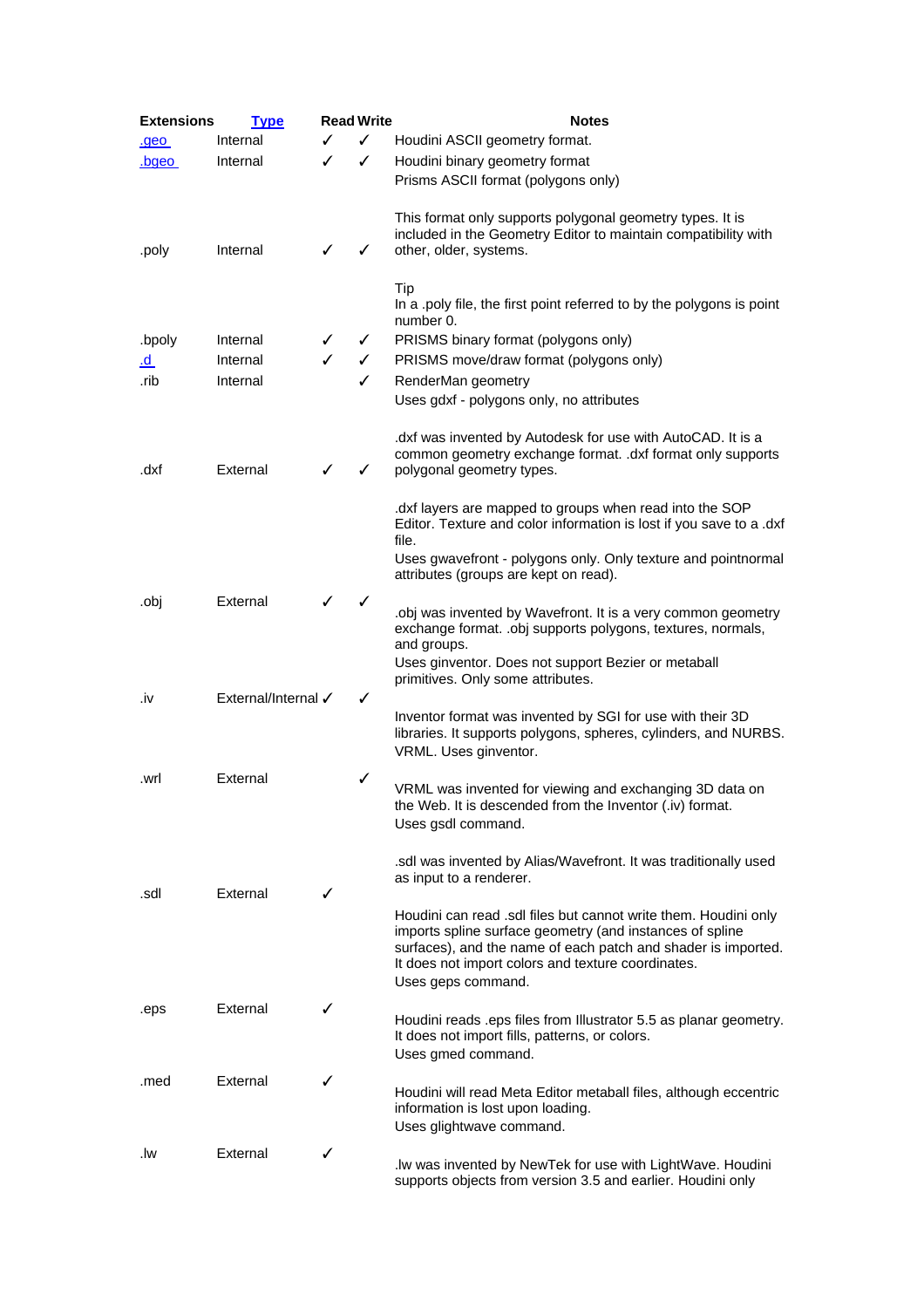|                                                           |                                                |        | handles the following LightWave features:                                                                                                                                                                                                                                                                                                                                                                                                                                                                        |
|-----------------------------------------------------------|------------------------------------------------|--------|------------------------------------------------------------------------------------------------------------------------------------------------------------------------------------------------------------------------------------------------------------------------------------------------------------------------------------------------------------------------------------------------------------------------------------------------------------------------------------------------------------------|
|                                                           |                                                |        | points<br>polygons<br>surface names (as primitive groups)<br>surface color as primitive colors)<br>surface transparency as primitive alpha)<br>٠<br>surface smoothing (as internal cusp operations)<br>$\bullet$<br>Houdini will ignore all other features. It cannot load files saved                                                                                                                                                                                                                           |
|                                                           |                                                |        | with layer information. The file to be loaded must contain<br>points. However, it need not contain any polygons.                                                                                                                                                                                                                                                                                                                                                                                                 |
|                                                           |                                                |        | <b>Note</b><br>By default, LightWave objects are rendered as faceted (no<br>smoothing) whereas in Houdini you must explicitly cusp<br>polygons in order to achieve this. As a result, if you load an<br>object that has no smoothing values set (all faceted) you will<br>end up with all points in the resulting object being "unique-ed" -<br>giving you a <i>much</i> larger data set. To get around this, manually<br>convert the file using the glightwave utility with the -s option.<br>Uses gply command |
| .ply                                                      | External                                       | ✓      | .ply was designed at Stanford University and UNC Chapel Hill,<br>and is mostly used for academic research and with Cyberware<br>scanners.<br>✓                                                                                                                                                                                                                                                                                                                                                                   |
|                                                           |                                                |        | The .ply format is a polygonal format. It can handle very large<br>data sets, and supports vertex normals and colors. Houdini<br>can read and write .ply files using the gply standalone<br>program.                                                                                                                                                                                                                                                                                                             |
| <b>Image Formats</b><br><b>Extensions Type Read Write</b> |                                                |        | <b>Notes</b><br>Houdini picture format.                                                                                                                                                                                                                                                                                                                                                                                                                                                                          |
| .pic                                                      | Internal $\checkmark$                          | ✓      | Houdini image files are run-length encoded disk files with the suffix<br>pic. The files contain color and color map information as well as the<br>size of the picture.                                                                                                                                                                                                                                                                                                                                           |
| .pic.gz "<br>.pic.Z                                       | Internal $\checkmark$<br>Internal $\checkmark$ | ✓<br>✓ | Example source code for reading and writing Houdini image files is in<br>\$HFS/houdini/public/sidefx.Pic.tar.Z.<br>gzip compressed .pic<br>Compressed .pic.                                                                                                                                                                                                                                                                                                                                                      |
|                                                           |                                                |        | Random Access Texture maps (RAT) are tuned for texture mapping.<br>The format allows the renderer to access portions of the texture<br>without having to load the whole image into memory at once.                                                                                                                                                                                                                                                                                                               |
|                                                           |                                                |        | The RAT file format also supports arbitrary channel depth, meaning<br>that a single channel image can be used as a texture map.                                                                                                                                                                                                                                                                                                                                                                                  |
| .rat                                                      | Internal $\checkmark$                          | ✓      | Using rat files is faster for texture mapping, and typically consumes<br>less memory than other formats because portions of the map are<br>flushed out if more data is required for rendering. Only the portions of<br>the map required for rendering are loaded. By default, mantra<br>allocates a maximum of 8 MB of RAM for rat files. you can specify the<br>maximum amount of ram (in MB) used for texturing with the<br>environment variable SESI_RAT_USAGE. For example setenv<br>SESI_RAT_USAGE 32.      |

We recommend using .rat files for texture maps before any other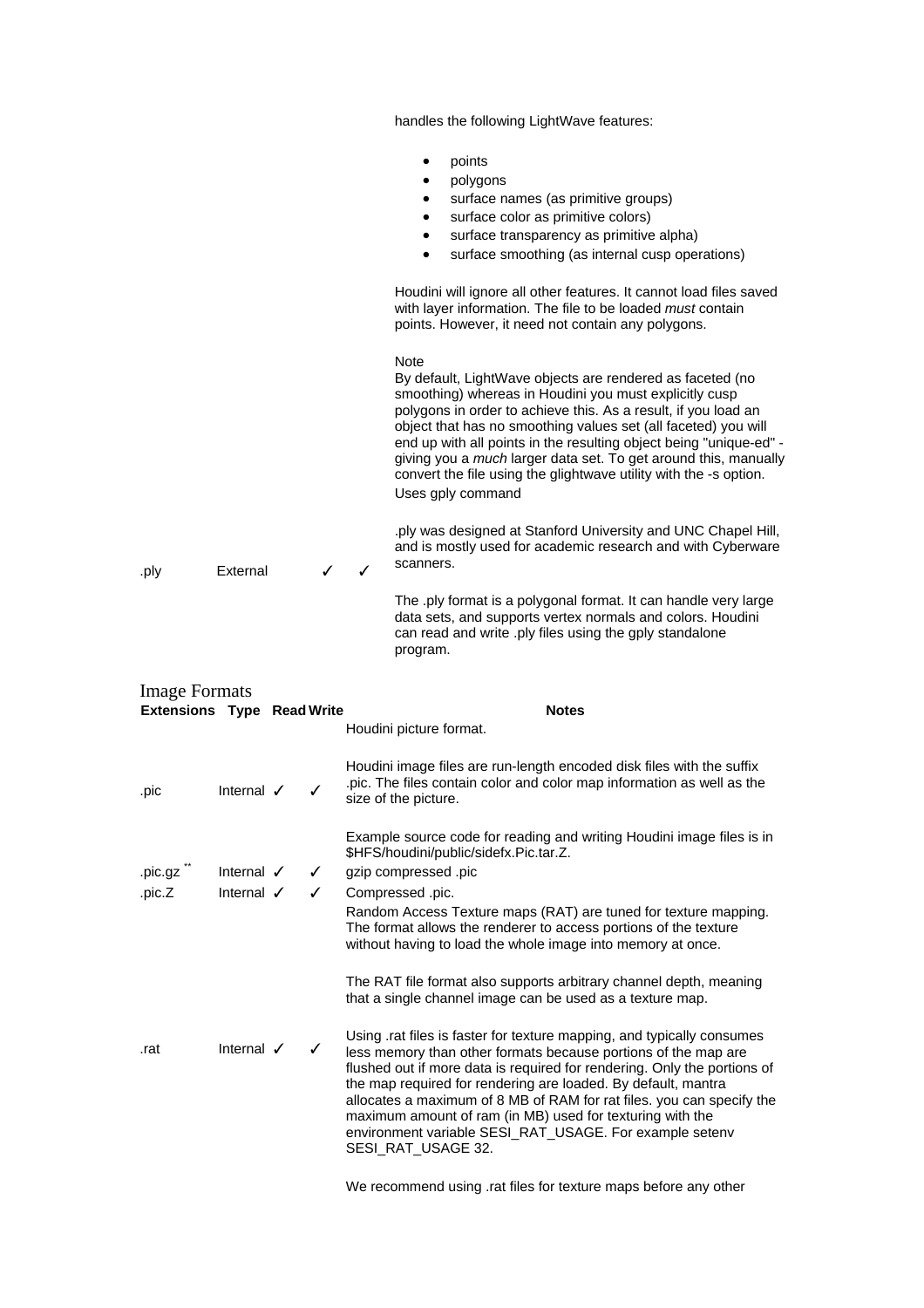|                      |                       |   | format because the quality tends to be much better than using<br>stochastic sampling.                                                                                                                                                                          |
|----------------------|-----------------------|---|----------------------------------------------------------------------------------------------------------------------------------------------------------------------------------------------------------------------------------------------------------------|
| ip / iw / md         | External              | ✓ | iplay / image window.                                                                                                                                                                                                                                          |
| fip                  | Internal              | ✓ | Flipped iplay window.                                                                                                                                                                                                                                          |
| vf / a60             | Internal $\checkmark$ | ✓ | VideoFramer/Abekas                                                                                                                                                                                                                                             |
| .cin / .kdk          | Internal $\checkmark$ | ✓ | Kodak Cineon format                                                                                                                                                                                                                                            |
| .fit                 | External $\checkmark$ | ✓ | FIT tiled image format                                                                                                                                                                                                                                         |
| .gif                 | External $\checkmark$ | ✓ | <b>GIF</b>                                                                                                                                                                                                                                                     |
| .gif89               | External $\checkmark$ | ✓ | GIF89a (GIF with 1-bit alpha)                                                                                                                                                                                                                                  |
| .jpg / .jpeg         | Internal $\checkmark$ | ✓ | JPEG (Very efficient for storage; lossy)                                                                                                                                                                                                                       |
| .qtl                 | External √            | ✓ | Quantel yuv format                                                                                                                                                                                                                                             |
|                      |                       |   | Wavefront format                                                                                                                                                                                                                                               |
| $rla$ / rlb          | Internal $\checkmark$ | ✓ | Wavefront pictures are treated like other image file formats but have<br>one additional feature. The gamma value placed in Wavefront .rla files<br>defaults to 2.2, but can be overridden by setting the WFGAMMA<br>environment variable to the desired value. |
| .rla16               | Internal $\checkmark$ | ✓ | Wavefront .rla 16 bit format                                                                                                                                                                                                                                   |
| .pix                 | Internal V            | ✓ | Alias .pix format                                                                                                                                                                                                                                              |
| .sgi / .rgb<br>.rgba | Internal $\checkmark$ | ✓ | SGI format (a.k.a. .rgb by non-Houdini software)                                                                                                                                                                                                               |
| .si / .pic           | Internal $\checkmark$ | ✓ | Softimage format<br>TIFF (Tagged Image File Format) is the standard used by RenderMan<br>and many Mac and PC applications.                                                                                                                                     |
| .tif / .tiff         | Internal $\checkmark$ | ✓ | If a file has a .tif3 file extension, Houdini uses tiff version 5.0 from mid-<br>1990: LZW compression, RGB color space, and 32-bits per pixel (i.e.<br>four channels per pixel - RGB and alpha, at eight bits per channel).                                   |
|                      |                       |   | If a file has a plain .tif extension, Houdini uses a newer TIFF library<br>from early-1996 that is compatible with RenderMan 3.6.                                                                                                                              |
|                      |                       |   | Adobe-Deflate codecs are also supported.                                                                                                                                                                                                                       |
| .tif3                | Internal $\checkmark$ | ✓ | TIFF RGB, no alpha                                                                                                                                                                                                                                             |
| .tif16               | External √            | ✓ | TIFF 16 bit format                                                                                                                                                                                                                                             |
| .tx                  | External √            | ✓ | RenderMan texture images (requires RenderMan t.kit)<br>The Targa and Vista file formats are treated identically. Houdini<br>supports:                                                                                                                          |
| tga $/$ .vst         | Internal $\checkmark$ |   | Image type 10 (RGB Run Length Encoded)<br>Image type 2 (RGB Raw Data Stream)<br>Data Bits 15, 16, 24 and 32                                                                                                                                                    |
|                      |                       |   | and all combinations of the above (for example Type 10, 16 bits per<br>pixel).                                                                                                                                                                                 |
|                      |                       |   | Houdini's preferred extension for Vertigo files is .vtg, however Vertigo<br>uses the extension .pic by default. Houdini will intelligently load Vertigo<br>files with a .pic extension.                                                                        |
| .vtg                 | Internal $\checkmark$ | ✓ | Compressed Vertigo files (.Z) cannot be read by the frame buffer<br>library, nor can they be created. Use the unix <i>uncompress</i> program<br>before using them in Houdini.                                                                                  |
| .yuv<br>Note         | Internal $\checkmark$ | ✓ | Abekas yuv format                                                                                                                                                                                                                                              |

Some older software packages use .pic as an extension for SGI pixmap images (.rgb or .sgi). Houdini uses .pic for its own image format. Houdini should still load SGI pixmaps with the .pic extension correctly, but if you have problems try renaming the SGI file to have an .sgi extension.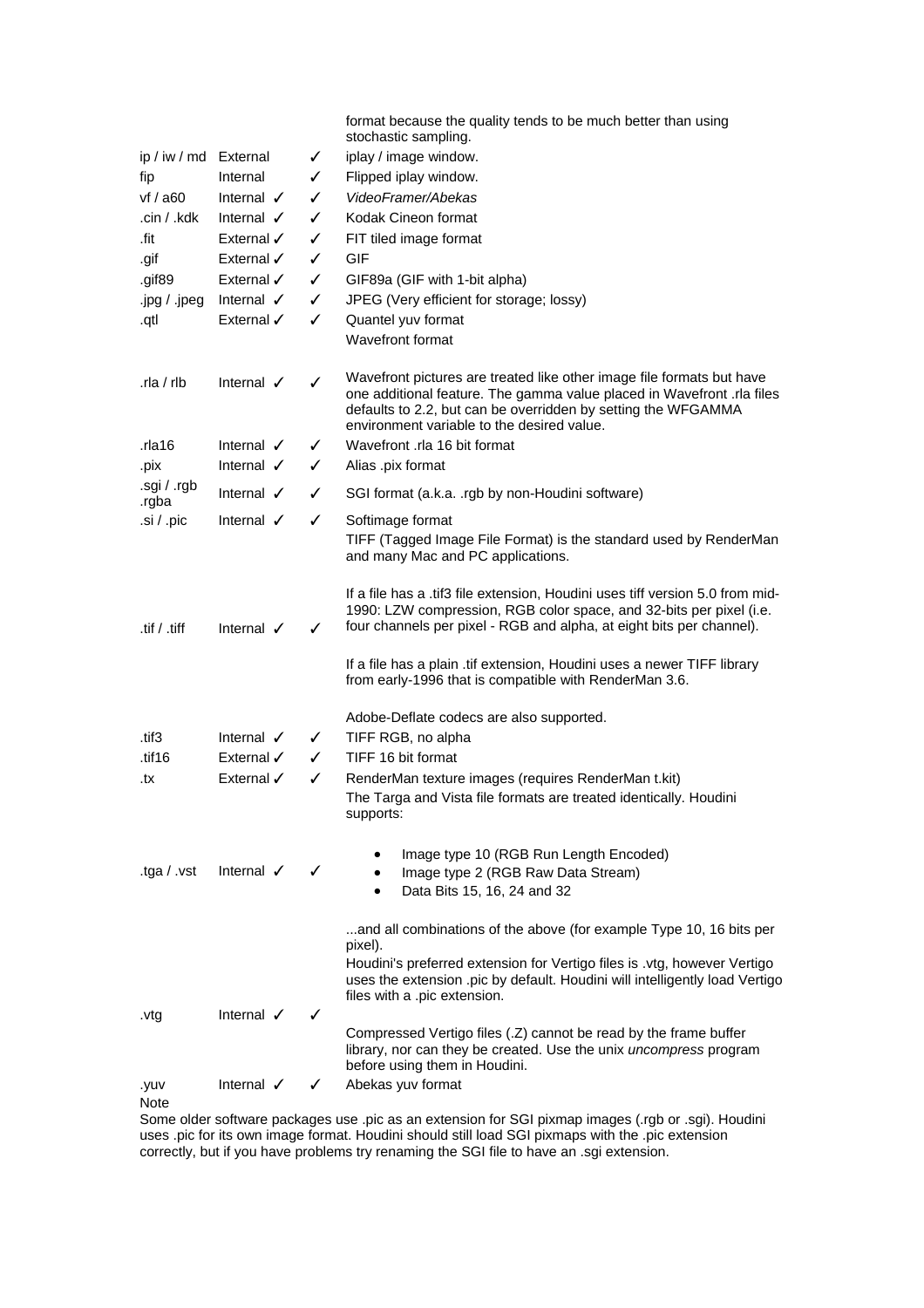| Extensions Type |          | <b>Notes</b>                                                                                                                                                                                                                                                                                                                                                                                                                                                                                                                                                |
|-----------------|----------|-------------------------------------------------------------------------------------------------------------------------------------------------------------------------------------------------------------------------------------------------------------------------------------------------------------------------------------------------------------------------------------------------------------------------------------------------------------------------------------------------------------------------------------------------------------|
|                 |          | Houdini ASCII channel format containing raw values in rows and columns.                                                                                                                                                                                                                                                                                                                                                                                                                                                                                     |
| .chan           | External | This information is written out into the file as ascii text, one row per frame of data, and<br>one column per channel. The file contains specific information regarding channel<br>names, sample rates etc. This format can be imported or exported from the Houdini<br>channel editor (and is even compatible with old action channel formats).<br>Houdini binary channel format, equivalent to .chan                                                                                                                                                      |
| .bchan          |          | External This file type is the same as the .chan format, except that the data is written in binary<br>format. That is, the information is represented in a tightly-coded short-hand rather than<br>as ascii characters you could read as text. It is more compact and loads more quickly.<br>Houdini ASCII native CHOP Format. Contains raw values like .chan plus all the<br>information held by a chop. Currently this format contains named channels, each with<br>an array of raw sample values. The clip also contains a start and end range, a sample |
| .clip           |          | Internal rate, channel extend conditions and quaternion attributes.                                                                                                                                                                                                                                                                                                                                                                                                                                                                                         |
|                 |          | Example source code for reading and writing Houdini clip files is in<br>\$HFS/houdini/public/CPD.tar.Z.                                                                                                                                                                                                                                                                                                                                                                                                                                                     |
| .bclip          | Internal | This is the binary version of a clip. This format is recognized by the magic string bclp in<br>its first four characters.                                                                                                                                                                                                                                                                                                                                                                                                                                   |
|                 |          | Houdini ASCII format for a group of channels expressed as keyframed segments (e.g.<br>bezier(), ease(), etc.)                                                                                                                                                                                                                                                                                                                                                                                                                                               |
| .chn            | External | This format is used to describe channels which contain segments, slopes,<br>accelerations, interpolation types and other spline based attributes. It is compatible with<br>the internal Houdini Channel Editor.                                                                                                                                                                                                                                                                                                                                             |
| .bchn           |          | External Houdini binary format, equivalent to .chn                                                                                                                                                                                                                                                                                                                                                                                                                                                                                                          |
| .aiff           |          | Internal Common lossless audio format, descended from IFF.                                                                                                                                                                                                                                                                                                                                                                                                                                                                                                  |
| .aifc           |          | Internal Compressed version of AIFF.                                                                                                                                                                                                                                                                                                                                                                                                                                                                                                                        |
| .au             |          | Internal Old Sun/NeXT audio format.                                                                                                                                                                                                                                                                                                                                                                                                                                                                                                                         |
| .sf             |          | Internal NeXTAudio format.                                                                                                                                                                                                                                                                                                                                                                                                                                                                                                                                  |
| .snd            |          | Internal Audio format                                                                                                                                                                                                                                                                                                                                                                                                                                                                                                                                       |
| .wav            |          | Internal Windows lossless audio format.                                                                                                                                                                                                                                                                                                                                                                                                                                                                                                                     |

#### **External Houdini Programs (located in Houdini 8.1.704/bin). Note that the houdini\_setup\_bash must be sourced (Linux) in order to run these programs.**

# chchan

Copies channel collection to/from action channel format.

## chcp

Copies channel collection file to another format.

## chinfo

Prints information about a channel collection file.

### claudio

Copies CHOP data (clip) to/from audio formats.

## clchan

Copies CHOP data (clip) to/from action channel format.

### **clchn**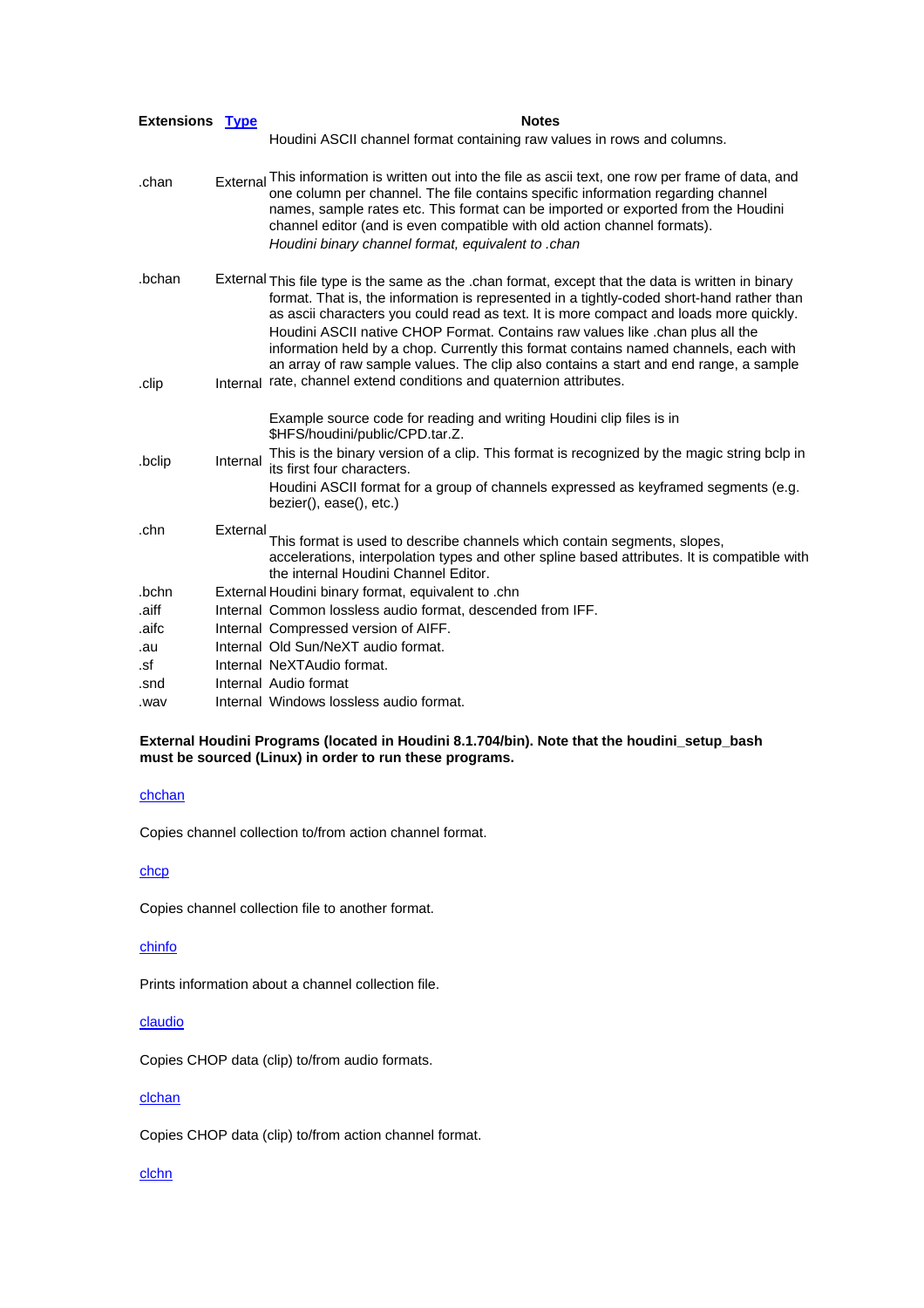Copies CHOP data (clip) to/from channel collection format.

# clcp

Copies CHOP data (clip) to another format.

# clinfo

Prints information about a CHOP data (clip) file.

### dsparse

Parses and displays dialog scripts.

# **gconvert**

Convert between Houdini polygon formats.

# gdxf

Converts DXF polygons to/from Houdini format.

# geps

Converts EPS files to Houdini polygon format.

## gfont

Install/remove/edit files in \$HFS/houdini/fonts.

# giges

Converts iges geometry files into bgeos - Import Only

#### ginfo

Prints polygon file statistics.

#### **ginventor**

Converts inventor files to/from Houdini format.

# glightwave

Converts LightWave files to/from Houdini format.

### gmed

Converts MetaCorp files to Houdini format.

## gplay

Geometry viewer.

#### gpsx

Converts Houdini geometry to Sony PSX geometry files.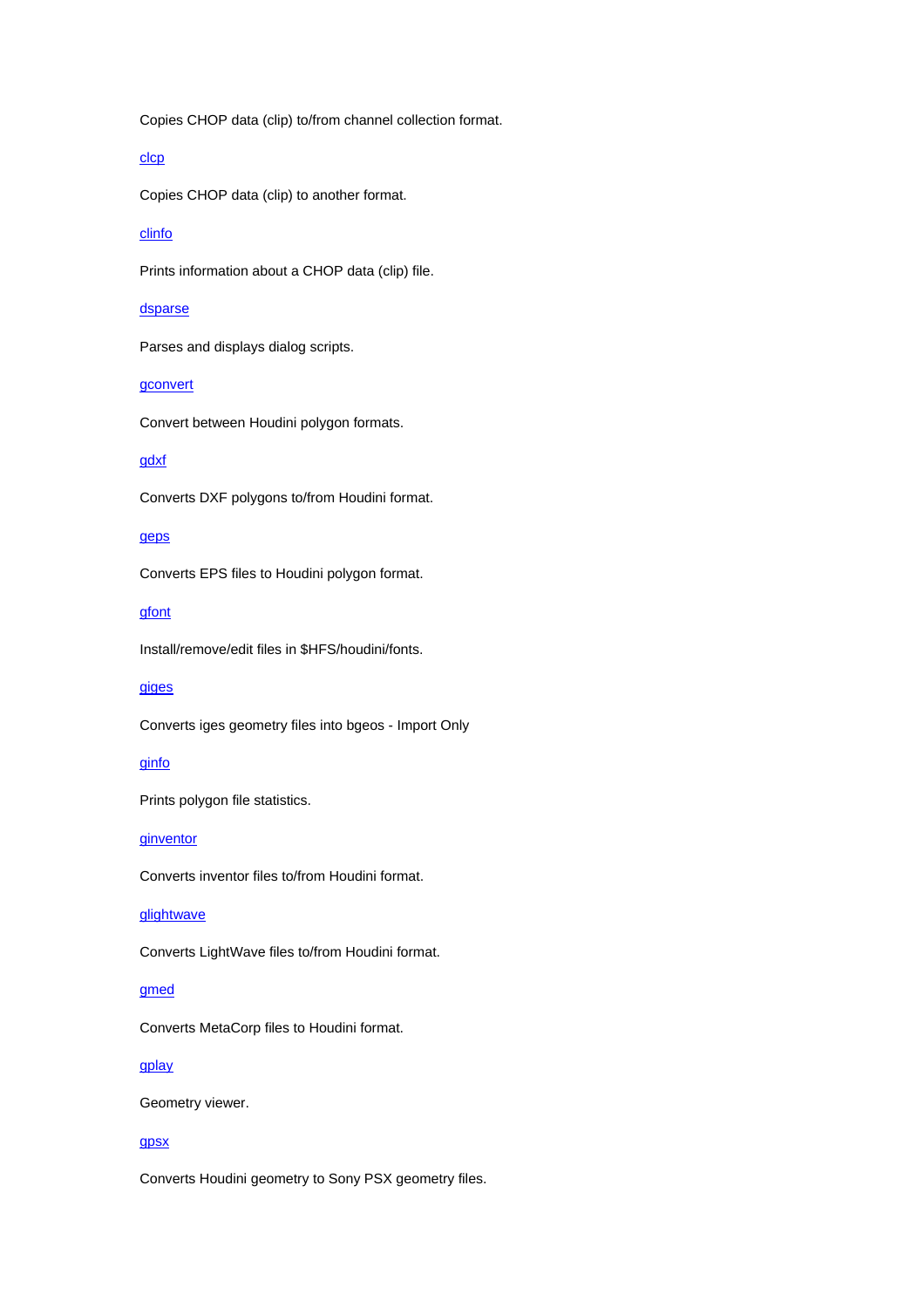# greduce

Reduces polygons in a file.

gsdl

Converts Alias SDL files to Houdini format.

## gwavefront

Converts .obj files to/from Houdini format.

### hmvplay

Play Houdini (HMV) movies.

#### hrender

Command-line compositing renderer.

### hscript

Command line HScript interpreter.

**hservice** 

Installs/starts/stops/uninstalls Houdini services.

hsop

Edits objects and SOPs in a .hip file.

# iblur

Blur an image.

ibulge

Generate a bumpmap from the values of an image.

# ibumpmap

Convert an image to a bumpmap.

## icineon

Convert images from 10-bit Cineon format to an 8 bit format.

### iclear

Clears a region of an image.

**icomposite** 

#### iconvert

Converts image formats.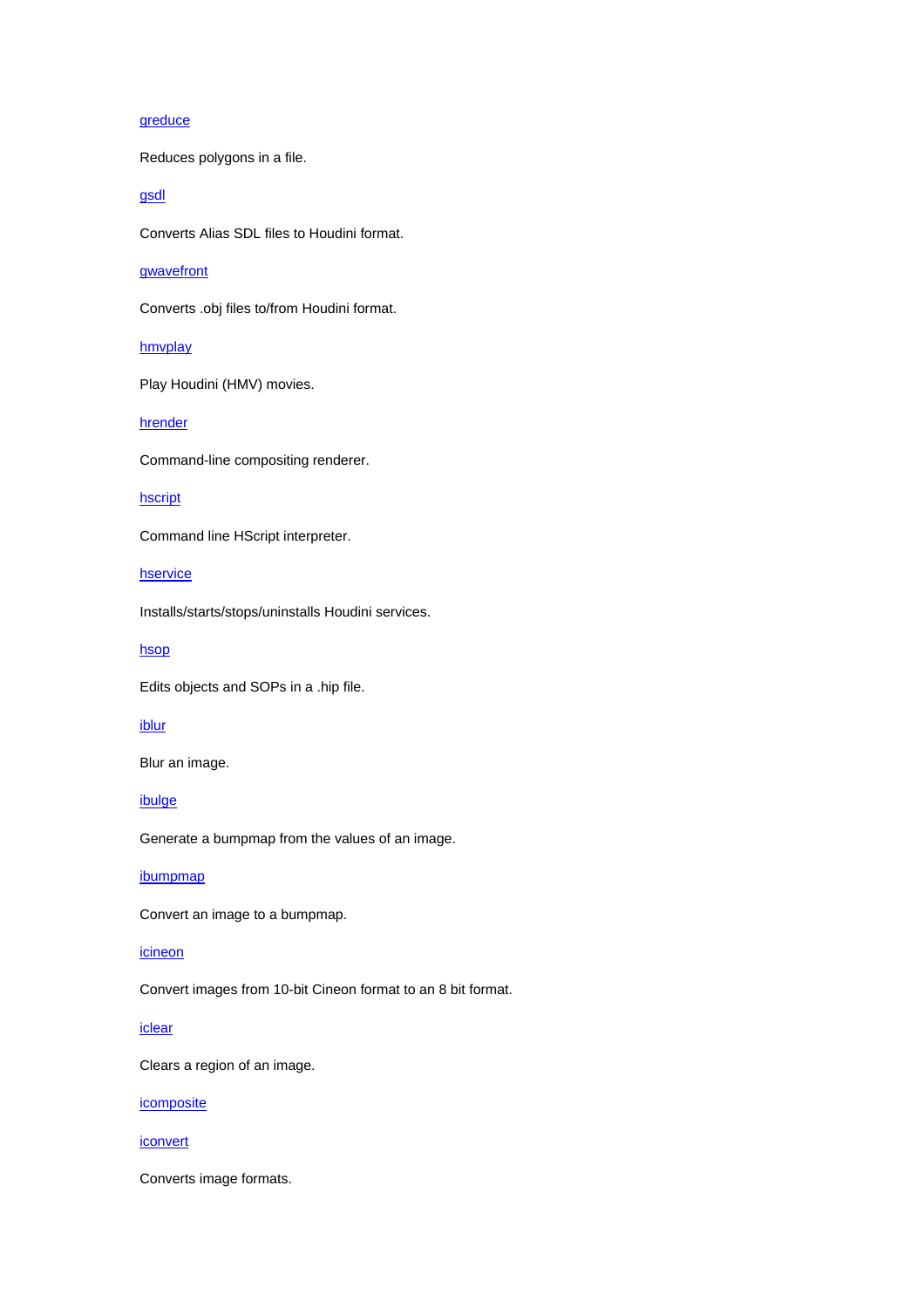## icp

Isolate a region of an image in a new image.

icurve

Distorts an image to simulate lens curvature.

## idof

Generate an image with depth of field blurring.

iexabyte - Exabyte Tape

ifilter

Blurs, sharpens, or manipulates images.

iflip - Flip Image

iflop

Reflects an image.

ifractal

Creates a 2D fractal image.

ihot

Scans an image for video-unsafe colors.

# iinfo

Outputs information about an image.

ijpeg

Converts Houdini formats to/from JPEG.

# ilookup

Modifies image colors using gamma or a color lookup table.

## imdisplay

Sends an image to an mdisplay window.

# inewtoold

Converts old .pic format files.

ipaint - Mini-Paint

Mini paint program.

#### iprint